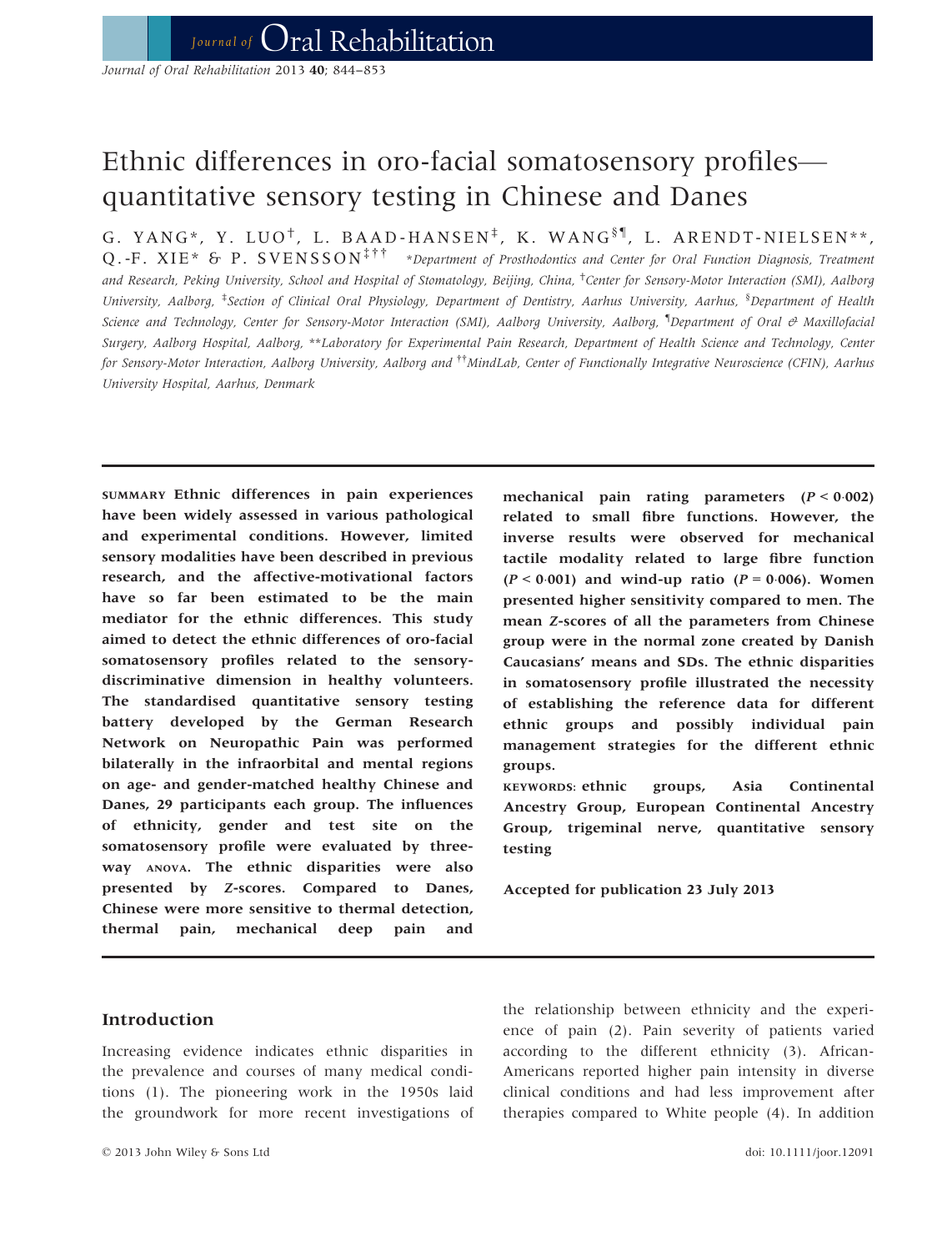to the clinical findings, ethnic pain perception disparities were presented for different kinds of experimental pain modalities, including thermal pain (5) and cold pressure pain (6). There are evidences for ethnic differences in pain perception and tolerance for both African and Hispanic American in comparison with non-Hispanic White people (7). Also a few studies reported that South Asians and Japanese demonstrated higher somatosensory sensitivity than Caucasians (8, 9). Additionally, large ethnically diverse sample studies provide empirical evidence that psychological distress, lower educational level (3), pain coping strategies, beliefs to pain severity, socioeconomics, behavioural impairment (10), ethnic identity (6) were significant predictors for explaining ethnic differences in pain severities. It has been suggested that more attention should be directed to make the healthcare policies depend on ethnic variation (11).

Although, most of the studies actually assessed the pathological pain differences between ethnic minorities and non-minorities who were born and raised in one country, few of them involved the physical somatosensory disparities amongst different nonminority ethnicities in different countries (8). Additionally, ethnic differences in clinical pain responses can be influenced by factors such as disease severity and disparities in pain treatment. It is important to explore ethnic differences in pain perception amongst healthy individuals (12).

The previous studies included limited sensory modalities, and a comprehensive evaluation of the somatosensory disparities in different ethnic groups has so far not been systematically performed. The German Research Network on Neuropathic Pain (DFNS) has developed a standardised and comprehensive quantitative sensory testing (QST) battery, which consists of seven tests measuring 13 parameters for nearly all aspects of thermal and mechanical somatosensation, the good test–retest and interobserver reliability were demonstrated (13, 14). The pain diagnosis and treatment for individuals from different ethnic background could possibly be improved by a better understanding of putative ethic differences in somatosensory sensitivity.

Therefore, the aim of this study was to elucidate the possible ethnic differences between Chinese and Danish Caucasians in oro-facial somatosensory functions by the use of a standardised QST battery.

# Methods

#### Participants

The participants in this study were university students and staff recruited through fliers distributed around local college campuses of Aalborg University and Peking University separately. Inclusion criteria were as follows: no experience with similar tests; born and raised in their home country without migration; at least 3 years of university education. Exclusion criteria were as follows: ongoing pain or reports of chronic pain during the last 6 months; serious systemic diseases (e.g. metabolic diseases, neurogenic diseases, cardiovascular disorders) or previous radiotherapy or chemotherapy; intake of medicine affecting the central nervous system; fibromyalgia syndrome (FMS), self-reported bruxism or psychogenic illnesses. Thirty-five Danish Caucasians and thirty-six Chinese responded to the flyers. Finally, 29 Danish Caucasians (14 men and 15 women, age 22–39 years) and 29 age- and gender-matched Chinese participants, who met the criteria, were recruited (Danes, mean  $\pm$  s.d., 27.0  $\pm$  5.0 years; Chinese,  $28.2 \pm 4.0$  years). The body weight and height of each participant were recorded, and body mass index (BMI) was calculated.

All subjects obtained the declaration and informed consent. The study followed the Helsinki Declaration and was approved by the local ethics committee in Denmark (N-20080057) and China (PKUSSIRB-2013012).

#### Quantitative Sensory Testing protocols

The standardised QST battery developed by DFNS (13) and modified for the trigeminal region (15, 16) was used in this study. All QST measures were performed in a quiet room with approximate temperature between 21 °C and 23 °C in two separate laboratories in Beijing and Aalborg. The QST battery in the present study consisted of six tests measuring a total of 12 different thermal and mechanical parameters: cold detection threshold (CDT), warmth detection threshold (WDT), thermal sensory limen (TSL), paradoxical heat sensation (PHS), cold pain threshold (CPT), heat pain threshold (HPT), mechanical detection threshold (MDT), mechanical pain threshold (MPT), mechanical pain sensitivity (MPS), dynamic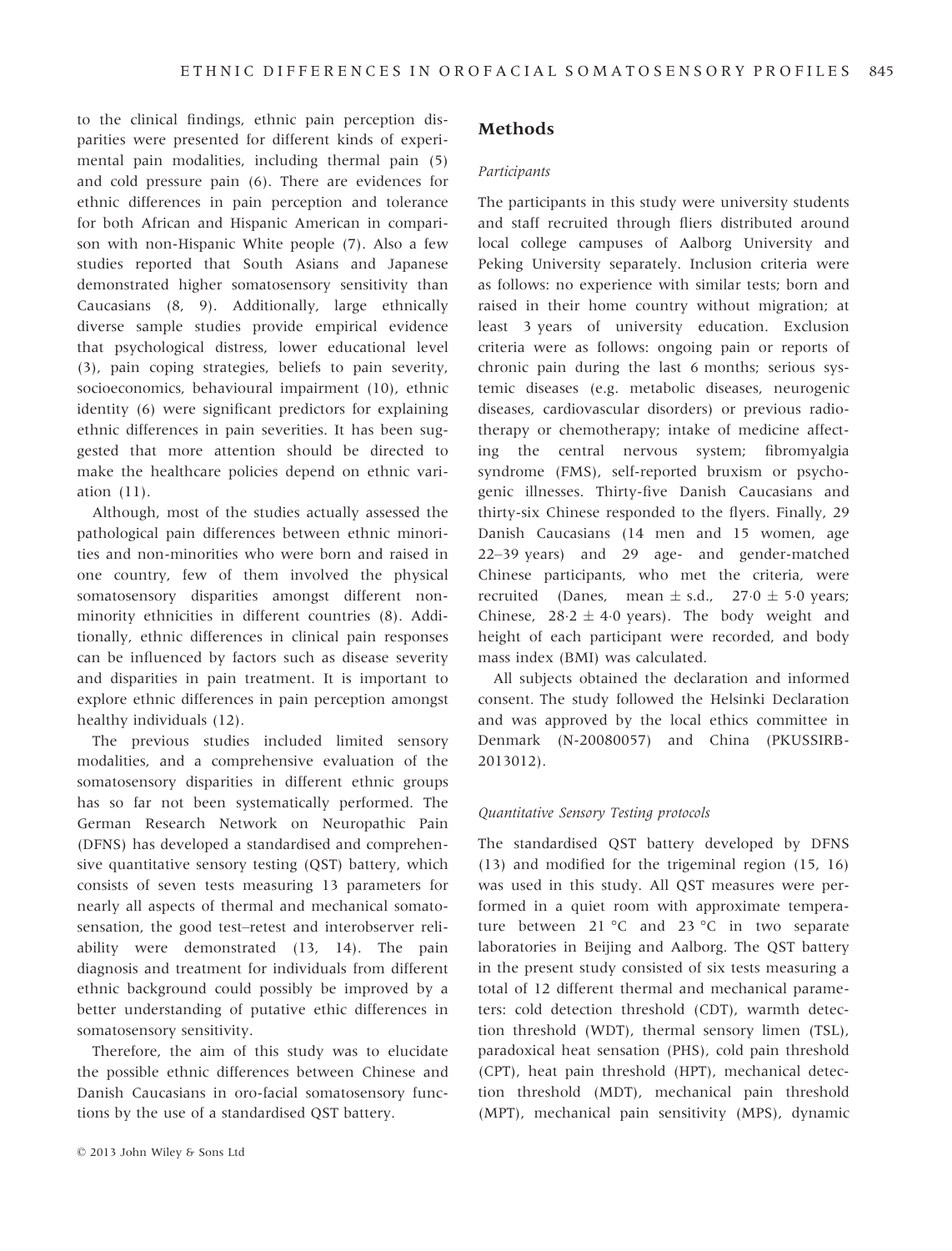mechanical allodynia (DMA), wind-up ratio (WUR) and pressure pain threshold (PPT)(13, 15). The vibration detection threshold (VDT) was not included in this comparison, as the two test centres do not have the same equipment for vibration testing. The two investigators (one in Aalborg and one in Beijing) in this study were both Chinese, who were carefully instructed and trained together under supervision according to the latest guidelines (16) to minimise interexaminer variability. Interexaminer reliability has been examined for these techniques and found acceptable (17). Written instruction boards in Danish for Danish participants and in Chinese for the Chinese participants were presented to the participants before every test. The instructions were translated into Danish and Chinese from the verbal instructions used by the German Research Network for Neuropathic Pain (13).

In the present study, all participants were investigated bilaterally on two skin regions: the infraorbital region and the mental region except for PPT, which was performed in the most bulky points of masseter muscles bilaterally determined during contraction, in the midline and approximately 2 cm superior to the lower border of the mandible. Test sites were identified based on anatomical landmarks to ensure that the same site could be accurately chosen for different participants (Fig. 1).

Thermal thresholds and thermal sensory limen. Thermal testing was performed using the Medoc Pathway\* with ATS thermode (\*:30  $\times$  30 mm, square surface). Cold detection threshold, WDT, CPT and HPT were measured in triplicates, and the means were used for further analysis. For the TSL, the temperature first went up, and the participants pressed a button when they perceived a change in temperature, then the temperature ramp changed direction and the thermode cooled down and was again reversed when the participants perceived a change in temperature and pressed the button. The number of PHS during this procedure was recorded. Baseline temperature was set at 32 °C, for all thermal testing, ramped stimuli of  $1 \degree C \space s^{-1}$  was used, and the procedure ended when the participants pressed a button. Temperatures cutoffs were set at 0–50  $\degree$ C (13).



Fig. 1. The test was applied to the skin overlying the infraorbital and mental foramen bilaterally. The infraorbital foramen is located bilaterally in the maxilla on the frontal side and the inferomedial direction is located under the infraorbital ridge by about 1 cm. The mental foramen is generally located bilaterally between the first and second premolar teeth in the mandibular bone.

Mechanical detection threshold. Mechanical detection threshold (MDT) was measured with a standard set of Semmes–Weinstein monofilaments (Touch Test TM Sensory Evaluator† ) with 20 different diameters. The number of each filament  $(1.65-6.65)$  corresponds to a logarithmic function of the equivalent forces of  $0.08-$ 3000 mN (15). The monofilament was applied perpendicularly to the examination site. Contact time was 1–2 s. Five repeated threshold measurements were made, each through applying a series of ascending and descending stimuli intensities (13). The final threshold was the geometric mean of the five series of ascending and descending stimulus intensities.

Mechanical pain threshold, mechanical pain sensitivity for pinprick stimuli, dynamic mechanical allodynia and windup ratio for repetitive pinprick stimuli. Weighted pinprick stimuli were delivered with seven custom-made punctate mechanical stimulators with fixed stimulus intensities (flat contact area of 02 mm diameter) that

North Coast Medical, Inc., Morgan Hill, CA, USA.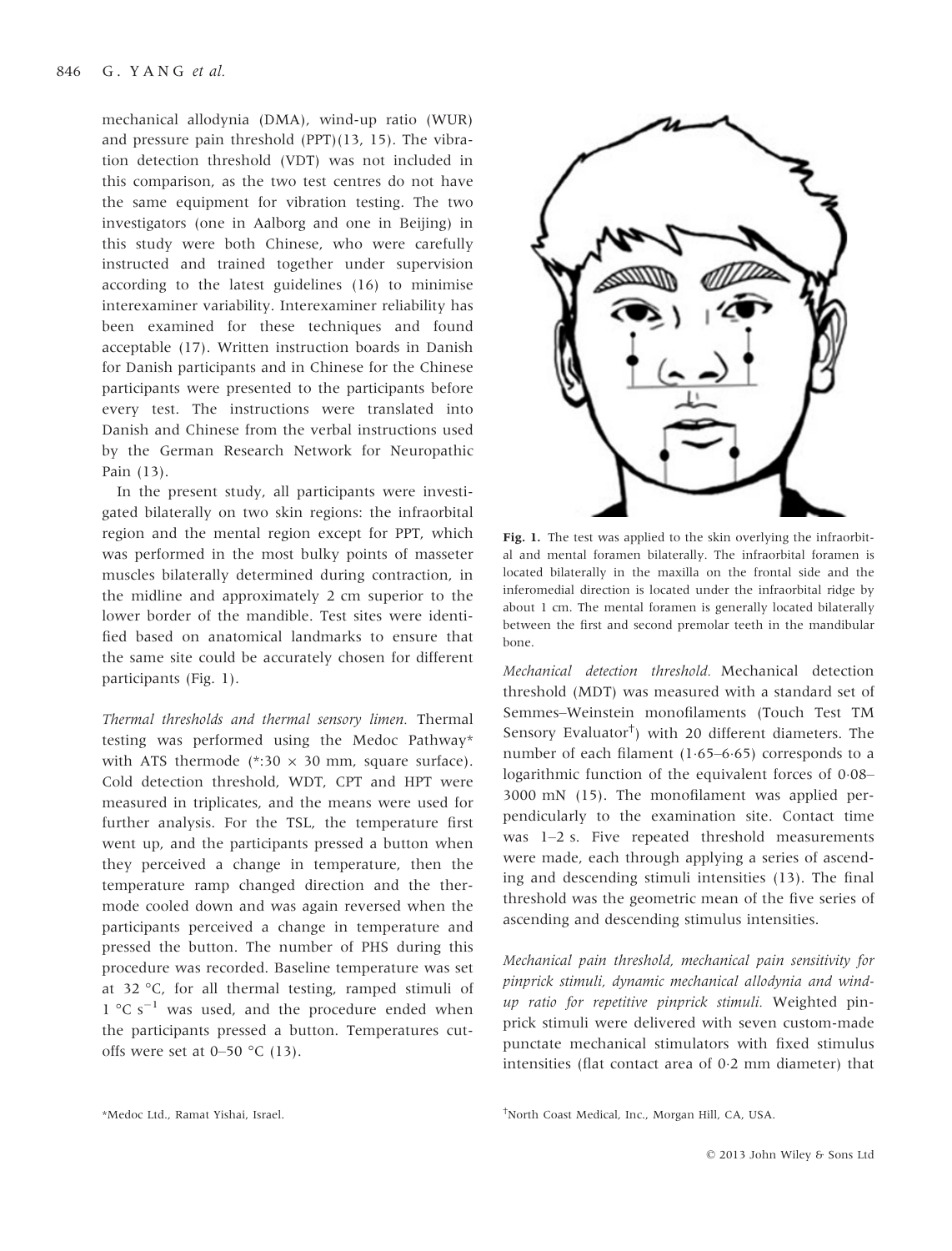exerted forces of 8–512 mN to determine the MPT (13). Contact time was 1–2 s. All pinprick tests were made with the stimulator perpendicular to the examination site. The 'method of limits', which was used to determine the MDT, was also used to determine the MPT. The final threshold was the geometric mean of the five series of ascending and descending stimulus intensities.

Mechanical pain sensitivity (MPS) and DMA were evaluated using two sets of instruments in a stimulus–response assessment (13). To determine MPS, seven weighted pinprick stimulators (as for MPT) were used. Three tactile stimulators were used to determine DMA: a cotton wisp (~3 mN), a cotton wool tip (Q-tip, ~100 mN) attached to a flexible handle and a disposable toothbrush (~200–400 mN, Top Dent $^{\circledast \dagger}$ ). The tactile stimulator was applied in a single stroke over about 1–2 cm in length of skin. A series of 10 measurements were made three times, each with the 10 stimulators (seven pinpricks and three tactile stimulators) applied in a different order, as specified in the DFNS protocol (13). For each of the resulting 30 stimuli, the participants chose a pain rating on a 0–100 numerical rating scale with the endpoints '0' indicating 'no pain' and '100' indicating 'most intense pain imaginable'. Mechanical pain sensitivity was calculated as the geometric mean of all numerical rating for pinprick stimuli. Dynamic mechanical allodynia was calculated as the geometric mean of all numerical rating across all three different types of light touch stimulators.

To measure the WUR for repetitive pinprick stimuli, the perceived magnitude of a train of 10 pinpricks stimuli repeated at a rate of 1 Hz was divided by that of a single pinprick stimulus with the same force (13). The custom-made pinprick stimulators used in the MPT determinations were used for WUR assessment. The instrument delivered a force which the subject perceived as 'slightly painful' was chosen, and the 128 mN stimulator was tried first. If the response was '0' (not painful), the test was repeated with a stronger force. If the subject perceived the stimulus as intolerable, a weaker force was used. If a subject did not perceive the 512 mN stimulator to be painful, the test was abandoned. The WUR test was repeated three times. Wind-up ratio was calculated as the ratio:

‡ Meda AB, Solna, Sweden.

mean rating of the five series divided by the mean rating of five single stimuli.

Pressure pain threshold. The pressure pain threshold (PPT) was measured with the use of computerised pressure Algometer§ with a probe covered with rubber with surface area of 1 cm<sup>2</sup>. Pressure pain threshold was measured on the masseter muscle bilaterally with a constant application rate of 30 kPa  $s^{-1}$ . At the first painful sensation, the participants pressed a button to interrupt stimulation (13). The test was repeated three times, and the means were used for further analysis.

All participants received careful instructions and a training test to ensure compliance. The whole trial of four tests took about 2 h per participant. The participants kept their eyes closed throughout the QST procedure (13).

#### Data processing

All statistical calculations were performed using spss 17.0 software for windows¶ . The original threshold data of each parameter were first transformed using  $log_{10} X$  to get logarithmic data. The normality of all original and logarithmic data was investigated by the Kolmogorov–Smirnov method. Differences amongst ethnicities, genders and sites were analysed using a three-way ANOVA with BMI as co-variate. The interactions and effect sizes of the factor ethnicity, gender and site were also calculated. Post-hoc comparisons were estimated using Tukey post-hoc test with correction for multiple comparisons. All data were presented as means  $\pm$  SDs by original data in the text and tables. The comparisons between women versus men, Chinese versus Danes were investigated by unpaired t-tests.  $P < 0.05$  was taken as an indication of a statistically significant difference.

To provide a direct visual image of the group differences, the ethnic disparities in QST profile between Chinese and Danes were also presented by Z-transformation and diagram (13): the logarithmic values of Danish participants were considered as population reference data. The QST means and SDs of the Danish group were calculated. The Chinese participants' individual logarithmic data were Z-trans-

§ Medoc AlgoMed, Ramat Yishai, Israel. ¶ IBM, Inc., Armonk, NY, USA.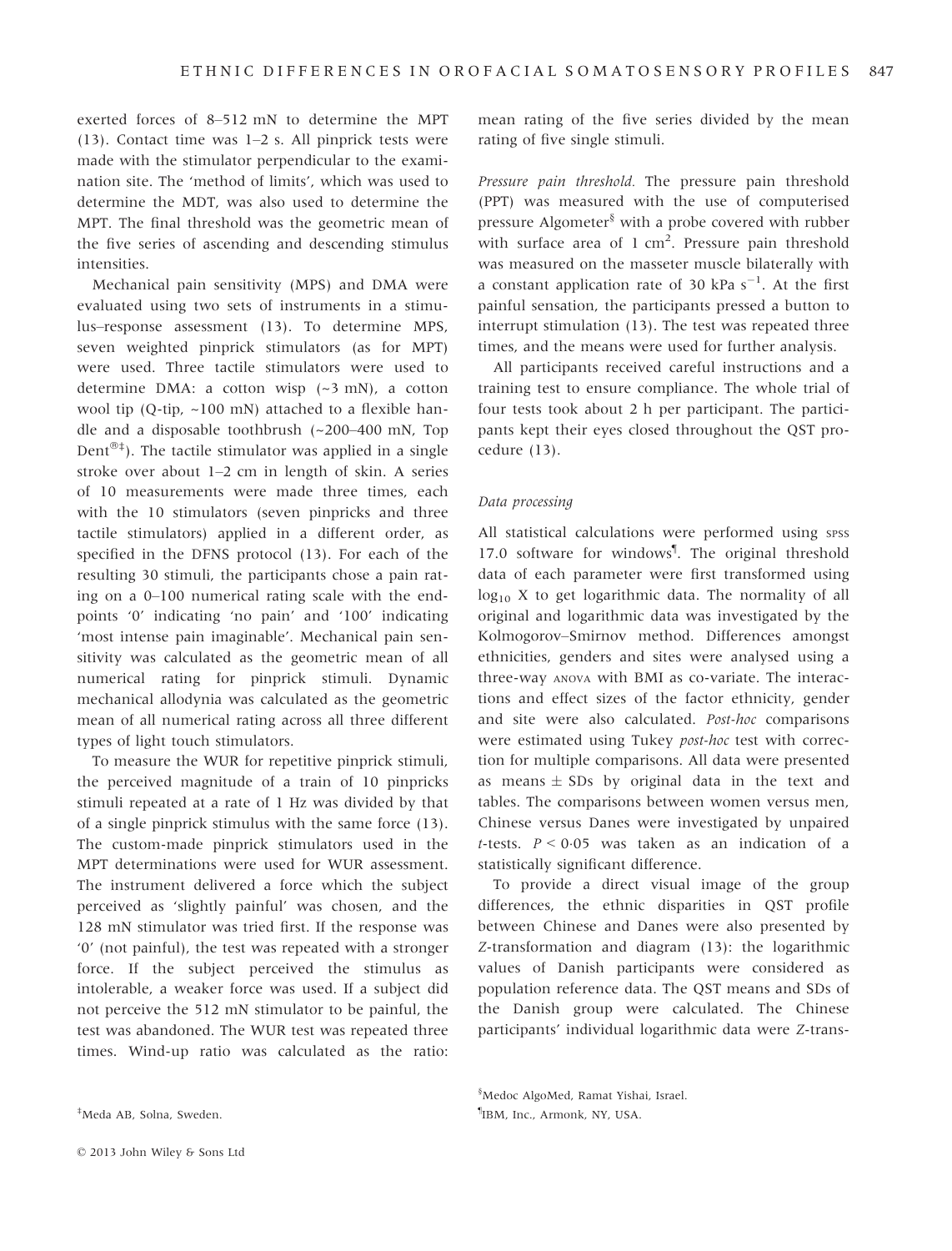formed for each parameter by the following formula to get the individual Z-score:

$$
Z\text{-score} = (X_{\text{single Chinese}} - \text{mean}_{\text{Dane}})/SD_{\text{Dane}} \text{ for } CDT, CPT, MPS, WUR; \quad Z\text{-score} = -(X_{\text{single Chinese}} - \text{mean}_{\text{Dane}})/SD_{\text{Dane}} \text{ for } WDT, TSL, HPT, MDT, MPT, PPT.
$$

Z-scores above '0' indicated a gain of function when the Chinese participants were more sensitive to the tested stimuli compared with Danes, while the Z-scores below '0' indicated a loss of function referring a lower sensitivity of the Chinese participants. If the parameter Z-scores of Chinese participants were outside the 95% confidence interval of the Danish group (i.e. Z-values  $> 1.96$  or  $<-1.96$ ), the values were considered as significantly different.

## Results

#### Participants

There were no significant age differences between the two ethnic groups (unpaired *t*-test age:  $P = 0.329$ ) or the two genders of Danes (unpaired *t*-test,  $P = 0.539$ ) or Chinese ( $P = 0.778$ ).

## The ethnicity, gender and site differences

None of the participants in two ethnic groups reported PHS or DMA in this study. Most of the threshold values of different QST parameters were normally distributed only after logarithmic transformation (Kolmogorov–Smirnov,  $P > 0.05$  (13). The results of the three-way ANOVA on the QST logarithmic data with the factors ethnicity, gender, site and covariate BMI are displayed in Table 1. Significant ethnic differences were found for most of the QST parameters except for MPT. The Chinese participants showed higher sensitivity than Danes with regard to CDT ( $P < 0.001$ ), WDT  $(P = 0.002)$ , TSL  $(P = 0.001)$ , HPT  $(P < 0.001)$ , CPT  $(P < 0.001)$ , MPS  $(P < 0.001)$  and PPT  $(P < 0.001)$ , while the inverse results were obtained for MDT  $(P < 0.001)$  and WUR  $(P = 0.006)$  (Table 1). Women had higher sensitivity for MDT, MPT, PPT and higher WUR than men. There were also significant site differences for HPT and MDT, with higher sensitivity to heat pain in the infraorbital region compared with the mental region, while higher sensitivity for MDT in the mental region than infraorbital area (Table 1).

#### Interactions

There was a significant ethnicity  $\times$  gender interaction with Danish men having higher sensitivity for MDT than Chinese men  $(P < 0.001)$  (Table 2). The significant ethnicity  $\times$  site interactions were also presented, with Chinese group showing higher sensitivity with regard to CDT and HPT, but lower sensitivity to mechanical detection (MDT) in both test regions than Danes (Table 2). The women in this study showed higher sensitivity for CDT ( $P = 0.004$ ) in the mental region than the men (Table 2).

#### Z-scores

The mean Z-scores of Chinese group were above '0' for all the QST parameters except for MDT and WUR. Even though some individual Z-scores were outside the normal zone, all the Chinese group mean Z-scores were inside the 95% confidence intervals of the Danish reference database  $(-1.96 < Z$ -scores  $\leq 1.96$ ) (Fig. 2).

## **Discussion**

This study suggested ethnic somatosensory differences in the oro-facial region between healthy Chinese and Danish Caucasians using the identical QST protocol and equipment. Over all, Chinese participants were more sensitive to most of the QST parameters than Danes, including thermal detection, thermal pain, mechanical pain rating and mechanical deep pain. On the other hand, Danish participants were more sensitive to mechanical tactile stimulus (especially for men) and presented higher temporal summation for repeated painful pinprick stimulus. Women were more sensitive compared to men for most stimulus modalities, which is in agreement with a number of studies on gender differences in somatosensory sensitivity (13, 15).

The term 'ethnicity' describes a group of people with shared culture, heritage and beliefs (18). The ethnic differences in pain perception in various pathological and experiment pain conditions have been reported in many studies (3, 4, 7, 10). The ethnic differences in pain experiences were considered to consist of sensory-discriminative and affectivemotivational dimensions. Furthermore, the affective dimension, that is 'psychological factors', was thought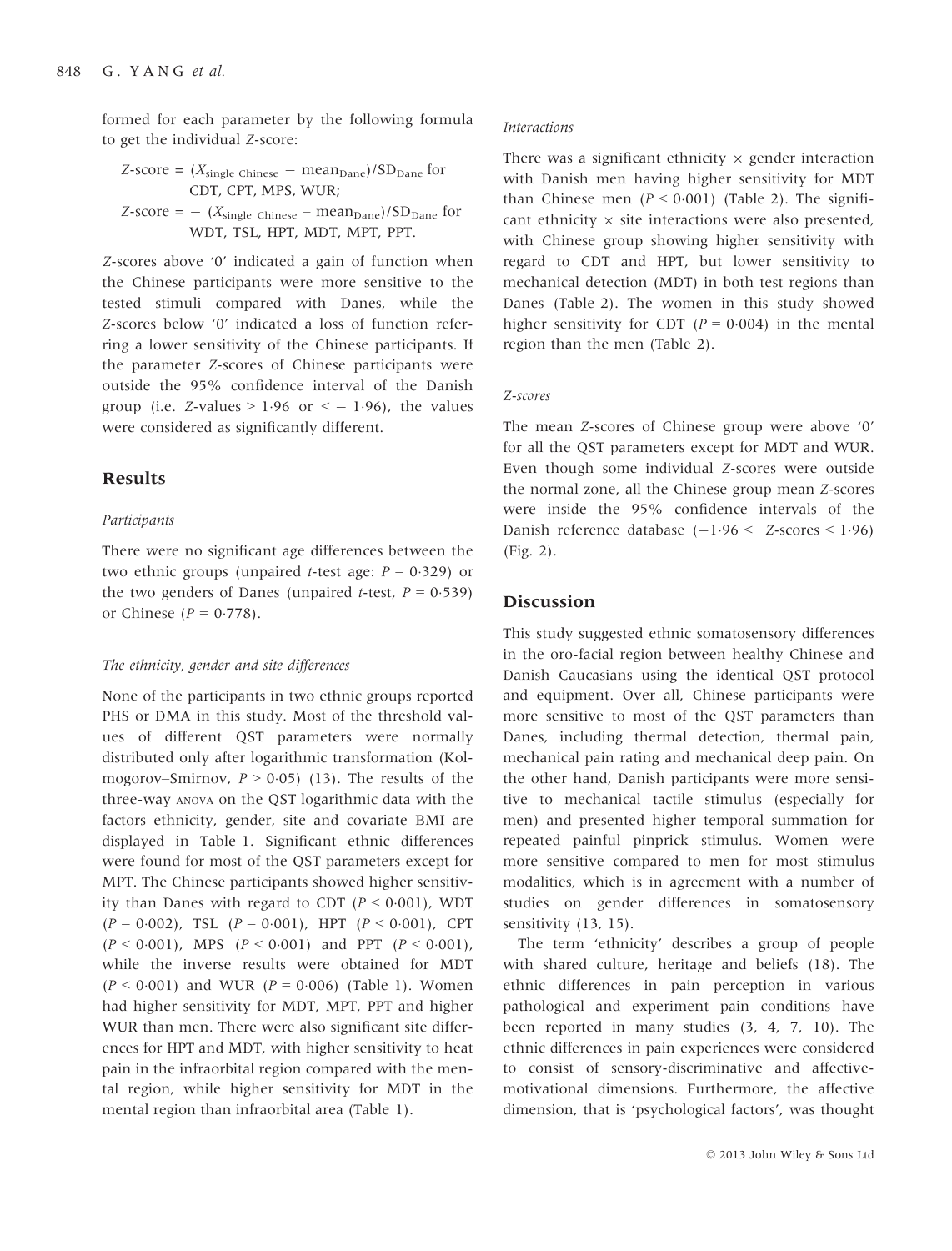| <b>OST</b><br>parameters | Danes<br>$(\text{mean} \pm \text{s.d.})$ | Chinese<br>$(\text{mean} \pm \text{s.d.})$ | Ethnicity 1<br>$P$ (effect size) | Gender 2<br>P (effect size) | Site $3P$<br>(effect size) | Interaction $P$ |              |              |
|--------------------------|------------------------------------------|--------------------------------------------|----------------------------------|-----------------------------|----------------------------|-----------------|--------------|--------------|
|                          |                                          |                                            |                                  |                             |                            | $1 \times 2$    | $1 \times 3$ | $2 \times 3$ |
| CDT $(^{\triangle}T$ °C) | $-1.37 \pm 1.02$                         | $-0.85 \pm 0.53$                           | <0.001(0.135)                    | n.s(0.011)                  | n.s(0.009)                 | n.s             | 0.018        | 0.013        |
| WDT $(^{\triangle}T$ °C) | $1.35 \pm 0.72$                          | $1.08 \pm 0.45$                            | 0.002(0.042)                     | n.s(0.004)                  | n.s(0.004)                 | n.s             | n.s          | n.s          |
| TSL $(^{\circ}C)$        | $2.85 \pm 1.50$                          | $2.31 \pm 0.87$                            | 0.001(0.057)                     | n.s. (0.007)                | n.s(0.004)                 | n.s             | n.s          | n.s          |
| PHS $(-/3)$              | n.o                                      | n.o                                        |                                  |                             |                            |                 |              |              |
| HPT $(^{\circ}C)$        | $41.4 \pm 3.9$                           | $36.6 \pm 1.7$                             | <0.001(0.429)                    | n.s(0.009)                  | $< 0.001$ (0.108)          | n.s             | 0.037        | n.s          |
| CPT $(^{\circ}C)$        | $17.4 \pm 8.7$                           | $27.4 \pm 2.1$                             | <0.001(0.197)                    | n.s(0.002)                  | n.s(0.009)                 | n.s             | n.s          | n.s          |
| $MDT$ (mN)               | $0.083 \pm 0.017$                        | $0.101 \pm 0.033$                          | <0.001(0.113)                    | 0.003(0.040)                | 0.010(0.031)               | 0.007           | 0.038        | n.s          |
| $MPT$ (mN)               | $123 \pm 109$                            | $82 \pm 56$                                | n.s(0.004)                       | 0.003(0.040)                | n.s. (0.017)               | n.s             | n.s          | n.s          |
| $MPS$ (-/100)            | $1.30 \pm 1.41$                          | $7.93 \pm 5.68$                            | <0.001(0.536)                    | $n.s$ (<0.001)              | n.s(0.001)                 | n.s             | n.s          | n.s          |
| $DMA$ $(-/100)$          | n.o                                      | n.o                                        |                                  |                             |                            |                 |              |              |
| <b>WUR</b>               | $4.38 \pm 3.32$                          | $3.33 \pm 1.98$                            | 0.006(0.035)                     | <0.001(0.149)               | n.s. (0.008)               | n.s             | n.s          | n.s          |
| PPT (kPa)                | $178.6 \pm 54.7$                         | $133.5 \pm 50.8$                           | <0.001(0.227)                    | <0.001(0.184)               | $\ast$                     | n.s             | $\star$      | $\star$      |

Table 1. The ethnic somatosensory differences between Danes and Chinese in trigeminal region (infraorbital and mental) for 12 quantitative sensory testing (QST) parameters were assessed by a three-way ANOVA

The ethnic differences in somatosensory functions between Danes and Chinese were evaluated by 12 QST parameters, which measured thermal and mechanical sensory and pain functions.  $\Delta T =$  difference from the baseline temperature 32 °C. n.o = PHS and DMA did not occur. n.s =  $P > 0.05$ . \*Pressure pain threshold (PPT) was performed only in masseter muscle bilaterally. The mean and s.d. were presented with original data, which was later log-transformed by  $log_{10}X$  to obtain normality before the three-way ANOVA. The VDT was not involved in the comparison as the different devices used in the two test centres. Chinese were more sensitive than Danes for CDT, WDT, TSL, HPT, CPT, MPS, PPT parameters and less sensitive than Danes for MDT, WUR. Gender and site differences were also significant for several parameters. CDT, cold detection threshold; WDT, warmth detection threshold; TSL, thermal sensory limen; PHS, paradoxical heat sensation; HPT, heat pain threshold; CPT, cold pain threshold; MDT, mechanical detection threshold; MPT, mechanical pain threshold; MPS, mechanical pain sensitivity; DMA, dynamic mechanical allodynia; WUR, wind-up ratio; PPT, pressure pain threshold. Bold values indicate significant differences, P < 0.05.

to be the main mediator for the ethnic disparities (6, 10). In the present study, we did not investigate the contribution of psychological factors, which is an important study limitation. Also, the influence of the ethnic discordance between the Chinese examiner and Danish participants at the Aalborg site versus the Chinese examiner examining Chinese participants at the Beijing study site is an important difference between study sites. A significant effect of examiner– examinee racial discordance on neuropsychological performance has been reported (19). African-Americans who reported high levels of perceived discrimination performed significantly worse on memory tests when tested by an examiner of a different race (19). Hence, the effect of examiner–examinee racial discordance on QST tests need further study. However, thresholds and suprathreshold rating parameters may be more strongly associated with sensorydiscriminative aspects of the somatosensory experience (20). Even though the ethnicity-associated differences in responses to thermal and mechanical stimuli had been discussed with limited test parameters, it still need further study by standardised and comprehensive QST methods (9), and reference data should be created for all ethnic groups.

#### Threshold differences

Chinese participants were more sensitive to thermal detection (CDT, WDT, TSL), thermal pain (CPT, HPT), mechanical deep pain (PPT) stimuli compared with Danes, which indicated Chinese had a higher small fibre function. The Danes were more sensitive than Chinese for mechanical tactile modality (MDT, especially for men), which is related to large fibre functions (13). Regarding the MDT at cheek skin, a significant ethnicity effect was also found between Belgian Caucasian and Japanese with the Japanese showing higher sensitivity to tactile stimuli, while no ethnicity  $\times$  gender interaction was found in that study (9). The significant ethnicity  $\times$  site interaction for CDT, HPT and MDT in the present study indicated that the ethnic differences existed in both test regions. The gender  $\times$  site interaction for CDT showed that the gender difference (women more sensitive than men) was limited to the mental region, which might be a result of different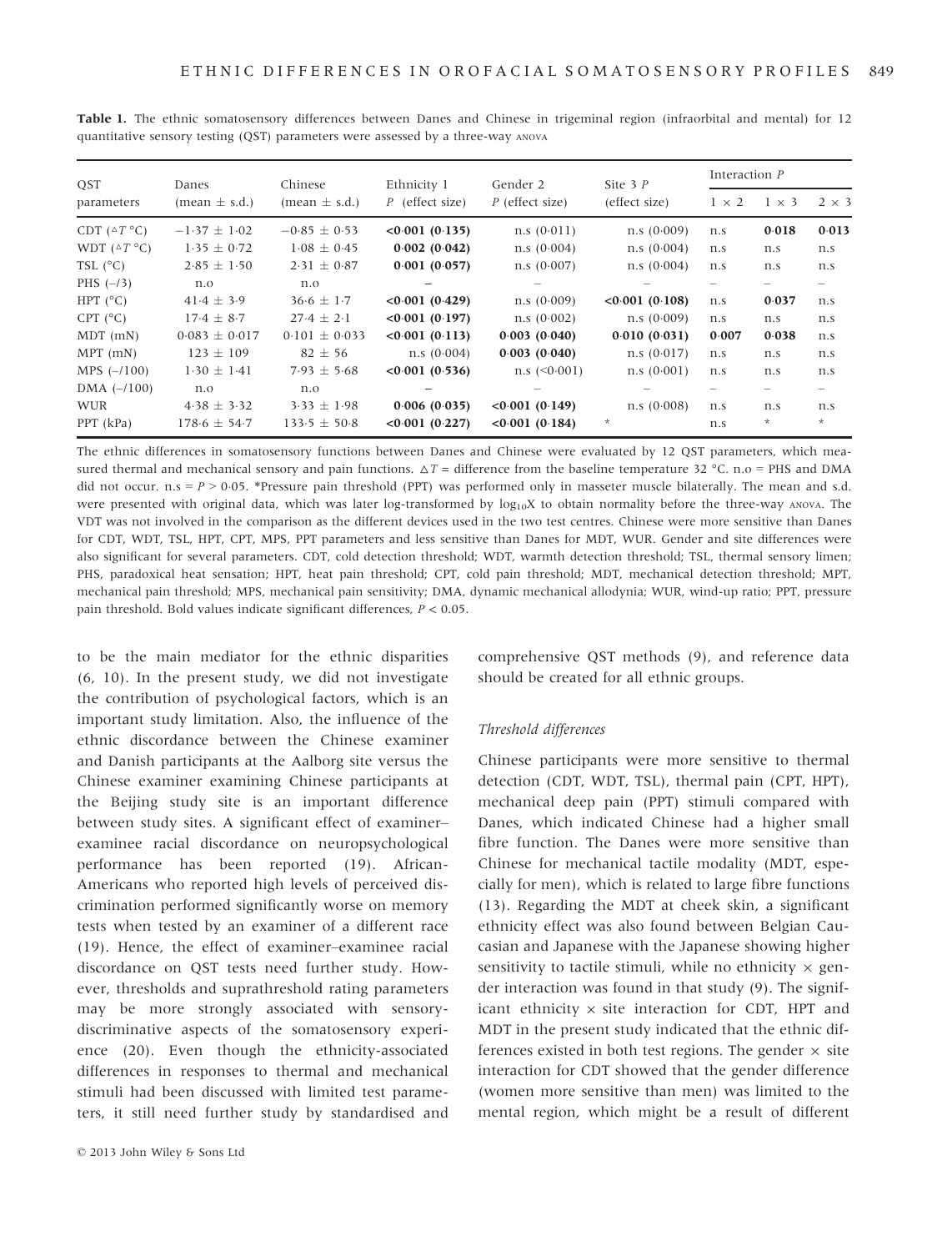| <b>Table 2.</b> Interaction analysis after the three-way ANOVA |  |  |  |  |
|----------------------------------------------------------------|--|--|--|--|
|----------------------------------------------------------------|--|--|--|--|

|                           | Danes                           | Chinese                         |                  |
|---------------------------|---------------------------------|---------------------------------|------------------|
| Interaction               | $(\text{mean} \pm \text{s.d.})$ | $(\text{mean} \pm \text{s.d.})$ | $\boldsymbol{P}$ |
| Ethnicity $\times$ gender |                                 |                                 |                  |
| MDT (mN)                  |                                 |                                 |                  |
| Female                    | $0.083 \pm 0.020$               | $0.092 + 0.028$                 | n.s              |
| Male                      | $0.084 + 0.014$                 | $0.111 + 0.034$                 | < 0.001          |
| Ethnicity $\times$ site   |                                 |                                 |                  |
| CDT $(\Delta T^{\circ}C)$ |                                 |                                 |                  |
| Infraorbital              | $-1.61 \pm 1.26$                | $-0.86 \pm 0.68$                | < 0.001          |
| Mental                    | $-1.13 \pm 0.63$                | $-0.84 \pm 0.33$                | 0.016            |
| HPT $(^{\circ}C)$         |                                 |                                 |                  |
| Infraorbital              | $40 \cdot 1 + 3 \cdot 4$        | $36.1 + 1.3$                    | < 0.001          |
| Mental                    | $42.7 + 4.1$                    | $37.1 + 2.0$                    | < 0.001          |
| $MDT$ (mN)                |                                 |                                 |                  |
| Infraorbital              | $0.085 \pm 0.023$               | $0.107 + 0.028$                 | < 0.001          |
| Mental                    | $0.082 \pm 0.009$               | $0.095 \pm 0.036$               | 0.033            |
|                           | Female                          | Male                            |                  |
| Gender $\times$ site      | $(\text{mean} \pm \text{s.d.})$ | $(\text{mean} \pm \text{s.d.})$ | $\overline{P}$   |
|                           |                                 |                                 |                  |
| CDT ( $\triangle T$ °C)   |                                 |                                 |                  |
| Infraorbital              | $-1.29 + 1.11$                  | $-1.18 + 1.05$                  | n.s              |
| Mental                    | $-0.82 + 0.38$                  | $-1.16 + 0.60$                  | 0.004            |
|                           |                                 |                                 |                  |

The significant interactions were assessed by Tukey post-hoc test after the three-way ANOVA analysing the ethnicity, gender and site differences. MDT, mechanical detection threshold; CDT, cold detection threshold; HPT, heat pain threshold; PPT, pressure pain threshold.

receptor and nerve fibre density in different regions in the body (21). One study reported that South Asians demonstrated lower CPT than British White people (8). The finding of the ethnic differences between Belgian Caucasians and Japanese indicated that Japanese participants had lower filament-prick pain threshold in the cheek skin (9). Our results support the previous findings, with Caucasians generally demonstrating lower sensitivity compared with Asians (6, 8, 9). Ethnicity-related variation in endogenous pain modulatory systems may partly account for these differences. For instance, subgroups of African-Americans and White people have exhibited differences in circulating beta-endorphins in response to stress (22). Black hypertensive men had significantly lower beta-endorphin levels during a stressor than white hypertensive men (22). Another study suggested that differences in skin properties between different ethnic groups with respect to epidermal receptors may in part explain the observed differences (23). The ethnic variations in thermal and mechanical sensitivity could also be explained by genetic variables (24). However, the ethnic differences to heat and thermal pain stimulus did not emerge between African-American and White people in another study (25), mainly because they were born and grown in the same country and shared the proximate culture factors. More studies are



Fig. 2. The ethnic somatosensory differences between Chinese and Danes were evaluated by Z-scores. The data of Danish participants were considered as the population reference. The Chinese individual logarithmic data were normalised using the Danish reference data for each parameter. The Z-scores within the range of  $0 \pm 1.96$  were considered in the 95% confidence interval of Danish reference. CDT, cold detection threshold, WDT, warmth detection threshold; TSL, thermal sensory limen; PHS, paradoxical heat sensation; HPT, heat pain threshold; CPT, cold pain threshold; MDT, mechanical detection threshold; MPT, mechanical pain threshold; MPS, mechanical pain sensitivity; DMA, dynamic mechanical allodynia; WUR, wind-up ratio; PPT, pressure pain threshold.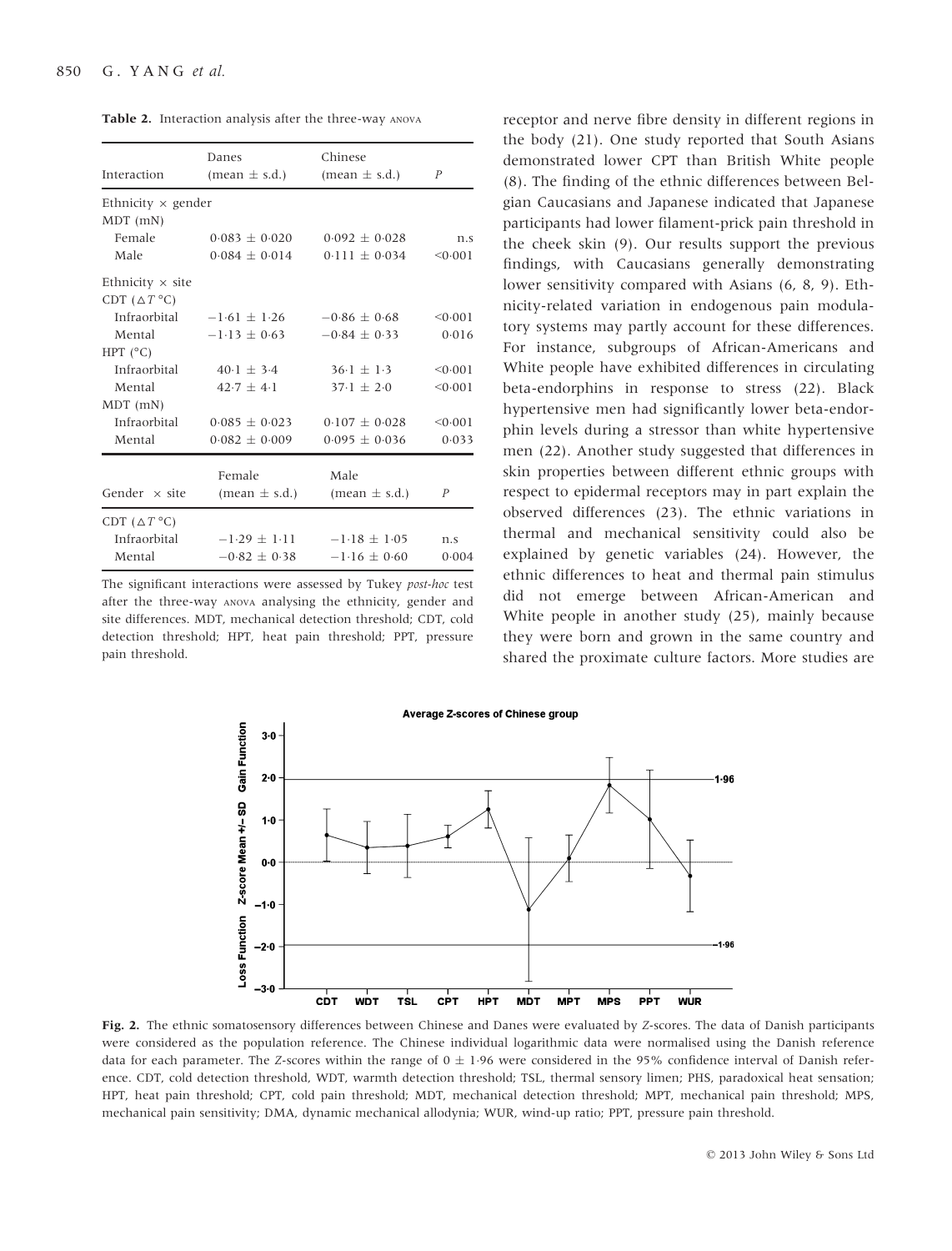needed to determine the mechanisms by which selective differences occur between Chinese and Danish Caucasians in response to thermal and mechanical stimuli.

## Pain rating differences

A prominent ethnic effect was also observed in the mechanical pain sensitivity scores (MPS) in the trigeminal region. Chinese participants reported significantly higher scores compared to Danes when the painful pinprick stimuli was given, which may reflect an ethnic or cultural difference in the response and attitude to pain. This result was contradictory to the study, which reported that Asians (Japanese) were less prone to overt pain expression in comparison to Euro-Americans (10) and that traditional stoicism was a common characteristic of many Asian cultures (26). However, even between different regions within Asia, great differences in somatosensory sensitivity and response to painful stimuli may possibly occur, for example between Japanese and Chinese. Although pain is a universal phenomenon, results from several studies suggest that a person's cultural values or pain attitude influences the expression of pain. For instance, there was no difference in stoicism and cautiousness between Chinese and European Canadian (27), while compared to Euro-American, Japanese rated pain behaviours in both sexes to be less acceptable (10).

Chinese participants had a significantly lower temporal summation to repeated painful pinprick stimulus than Danes. Wind-up is regarded as one of several aspects of central sensitisation (28), which is regarded as a main experimental model for studying the synaptic plasticity underlying learning and memory as well as persistent pain (29). In healthy humans, temporal summation to electrical, mechanical and thermal painful stimuli has been demonstrated (30). Some studies suggested the temporal summation be influenced by several variables, such as gender and age (31). This is, to the author's knowledge, the first study to report difference in temporal summation between ethnic groups. The temporal summation differences suggest different post-synaptic membrane capability to repetitive C-fibre stimulation (Wind-up) between Chinese and Danes in this study (28). Interestingly, comparison of reports of chronic pain occurrence between Danes and Chinese indicates

higher chronic pain prevalence in Denmark (32, 33). The higher degree of temporal summation in Danes compared with Chinese reported in this study may be one of many possible contributing factors.

## Z-scores

The DFNS suggested Z-score as an easily applicable standard presentation for comparison of data from a single case to reference data. This approach accounts for the fact that different QST parameters come in different units of measurement, and possible data ranges differ vastly across variables. Moreover, a definition of hyper- and hypo-phenomena was clearly described (13). In this study, the Z-score was used to compare the differences between age- and gender-matched Chinese and Danish participants and primarily to create a mean z-score profile of the Chinese group using the Danish group as a reference to supply a quick visual image of the group differences (Fig. 2). Interestingly, the mean Chinese group Z-scores of all the parameters were inside the 95% confidence intervals of Danish reference data (Fig. 2), which demonstrated that the Z-score approach is more conservative than comparing group means with ANOVA (Table 1). However, the reference mean and SD should preferably be based on a large sample, but in the present study, there were only 29 participants in the reference group. Even so, the Z-scores figure allowed an easy judgement on loss or gain of function in Chinese compared to Danish participants.

## Limitations of this study

The present study had some limitations, which may restrict the generalisability of the results. First, the parameters just involved the sensory-discriminative factors. The affective-motivational parameters, such as tolerance and unpleasantness scores and an evaluation of the importance of ethnic concordance/discordance between examiner and participant, could be included in future studies to make a more complete assessment. Second, it is unclear whether observed ethnic differences in QST amongst young, healthy participants would be present in a sample of middleaged, elderly or chronically ill individuals. Third, the number of participants was limited to 58, which means that some of the non-significant findings may have resulted from inadequate statistical power.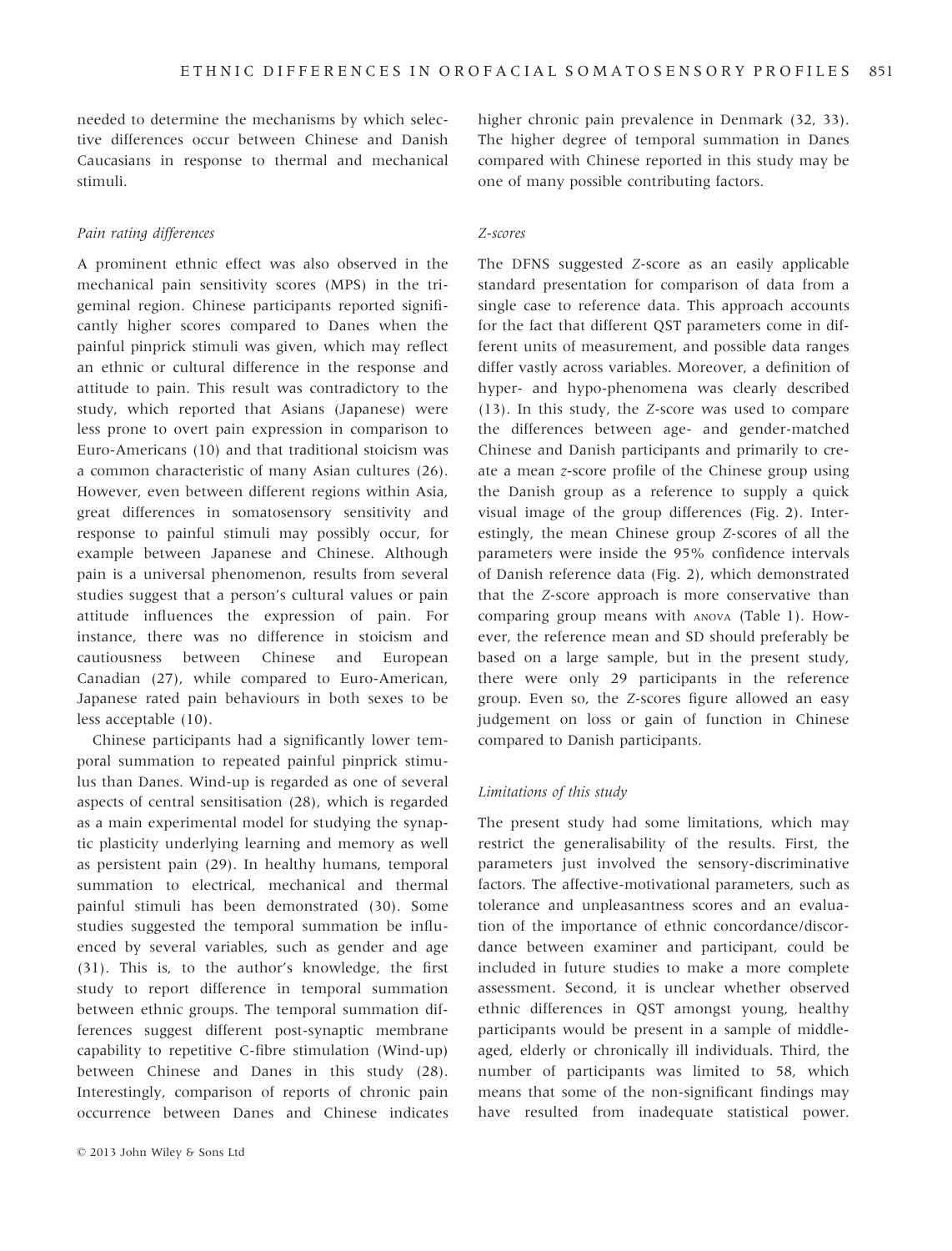Nevertheless, the data provide a good platform for further controlled studies on somatosensory differences between ethnic groups.

# Conclusions

Chinese participants were generally more sensitive than Danes for most of the thermal and mechanical modalities related to small fibre function, whereas less for mechanical detection modality evaluating large fibre function and wind-up ratio. The results highlight the need for establishment of ethnicity-specific somatosensory reference data and further exploration of the underlying mechanisms.

# Acknowledgments

All participated volunteers are appreciated. This study has been made possible by the support of Capital Health Research and Development of Special 2011- 4025-01. There are no other financial arrangements that might lead to a conflict of interest for this paper.

# References

- 1. Dimsdale JE. Stalked by the past: the influence of ethnicity on health. Psychosom Med. 2000;62:161–170.
- 2. Zborowski M. Cultural components in response to pain. J Soc Issues. 1952;8:16–30.
- 3. Reyes-Gibby CC, Aday LA, Todd KH, Cleeland CS, Anderson KO. Pain in aging community-dwelling adults in the United States: non-hispanic whites, non-hispanic blacks, and hispanics. J Pain. 2007;8:75–84.
- 4. Lavernia CJ, Alcerro JC, Contreras JS, Rossi MD. Ethnic and racial factors influencing well-being, perceived pain and physical function after primary total joint arthroplasty. Clin Orthop Relat Res. 2011;469:1838–1845.
- 5. Sheffield D, Biles PL, Orom H, Maixner W, Sheps DS. Race and sex differences in cutaneous pain perception. Psychosom Med. 2000;62:517–523.
- 6. Rahim-Williams FB, Riley JL, Herrera D, Campbell CM, Hastie BA, Fillingim RB. Ethnic identity predicts experimental pain sensitivity in African American and Hispanics. Pain. 2007;129:177–184.
- 7. Edwards RR, Moric M, Husfeldt B, Buvanendran A, Ivankovich O. Ethnic similarities and differences in the chronic pain experience: a comparison of African American. Hispanic and White patients. Pain Med. 2005;6:88–98.
- 8. Watson PJ, Khalid Latif R, Rowbotham DJ. Ethnic differences in thermal pain responses: a comparison of south asian and white British healthy males. Pain. 2005;118:194– 200.
- 9. Komiyama O, Kawara M, De Laat A. Ethnic differences regarding tactile and pain thresholds in the trigeminal region. J Pain. 2007;8:363–369.
- 10. Hobara M. Beliefs about appropriate pain behavior: crosscultural and sex differences between Japanese and Euro-Americans. Eur J Pain. 2005;9:389–393.
- 11. Anderson KO, Green CR, Payne R. Racial and ethnic disparities in pain: cause and consequences of unequal care. J Pain. 2009;10:1187–1204.
- 12. McCracken LM, Matthews AK, Tang TS, Cuba SL. A comparison of blacks and whites seeking treatment for chronic pain. Clin J Pain. 2001;17:249–255.
- 13. Rolke R, Andrews Campbell K, Magerl W, Birklein F, Treede RD. Quantitative sensory testing: a comprehensive protocol for clinical trials. Eur J Pain. 2006;10:77–88.
- 14. Geber C, Klein T, Azad S, Birklein F, Gierthmühlen J, Huge V et al. Test-retest and interobserver reliability of quantitative sensory testing according to the protocol of the German Research Network on Neuropathic Pain (DFNS): a multicentre study. Pain. 2011;152:548–556.
- 15. Matos R, Wang K, Jensen JD, Jensen T, Neuman B, Svensson P et al. Quantitative sensory testing in the trigeminal region: site and gender differences. J Orofac Pain. 2011;25:161–169.
- 16. Svensson P, Baad-Hansen L, Pigg M, List T, Eliav E, Ettlin D et al. Guidelines and recommendations for assessment of somatosensory function in oro-facial pain conditions – a taskforce report. J Oral Rehabil. 2011;38:366–394.
- 17. Pigg M, Baad-Hansen L, Svensson P, Drangsholt M, List T. Reliability of intraoral quantitative sensory testing (QST). Pain. 2010;148:220–226.
- 18. Yutrzenka BA. Making a case for training in ethnic and cultural diversity in increasing treatment efficacy. J Consult Clin Psychol. 1995;63:197–206.
- 19. Thames AD, Hinkin CH, Byrd DA, Bilder RM, Duff KJ, Mindt MR et al. Effect of stereotype threat, perceived discrimination and examiner race on neuropsychological performance: simple as black and white? J Int Neuropsychol Soc. 2013;19:583–593.
- 20. Price DD. Psychophysical measurement of normal and abnormal pain processing. In: Boivie J, Hansson P, Lindblom U, eds. Touch, Temperature, and Pain in Health and Disease. Vol 3: Mechanisms and Assessments, Progress in Pain Research and Management. IASP Press, Seattle; 1994:3–25.
- 21. McArthur JC, Stocks EA, Hauer P, Cornblath DR, Griffin JW. Epidermal nerve fiber density. Arch Neurol. 1998;55:1513– 1520.
- 22. McNeilly M, Zeichner A. Neuropeptide and cardiovascular responses to intravenous catheterization in normotensive and hypertensive blacks and whites. Health Psychol. 1989;8:487–501.
- 23. Wesley NO, Maibach HI. Racial (ethnic) differences in skin properties: the objective data. Am J Clin Dermatol. 2003;4:843–860.
- 24. Kim H, Neubert JK, San Miguel A, Xu K, Krishnaraju RK, Iadarola MJ et al. Genetic influence on variability in human acute experimental pain sensitivity associated with gender,